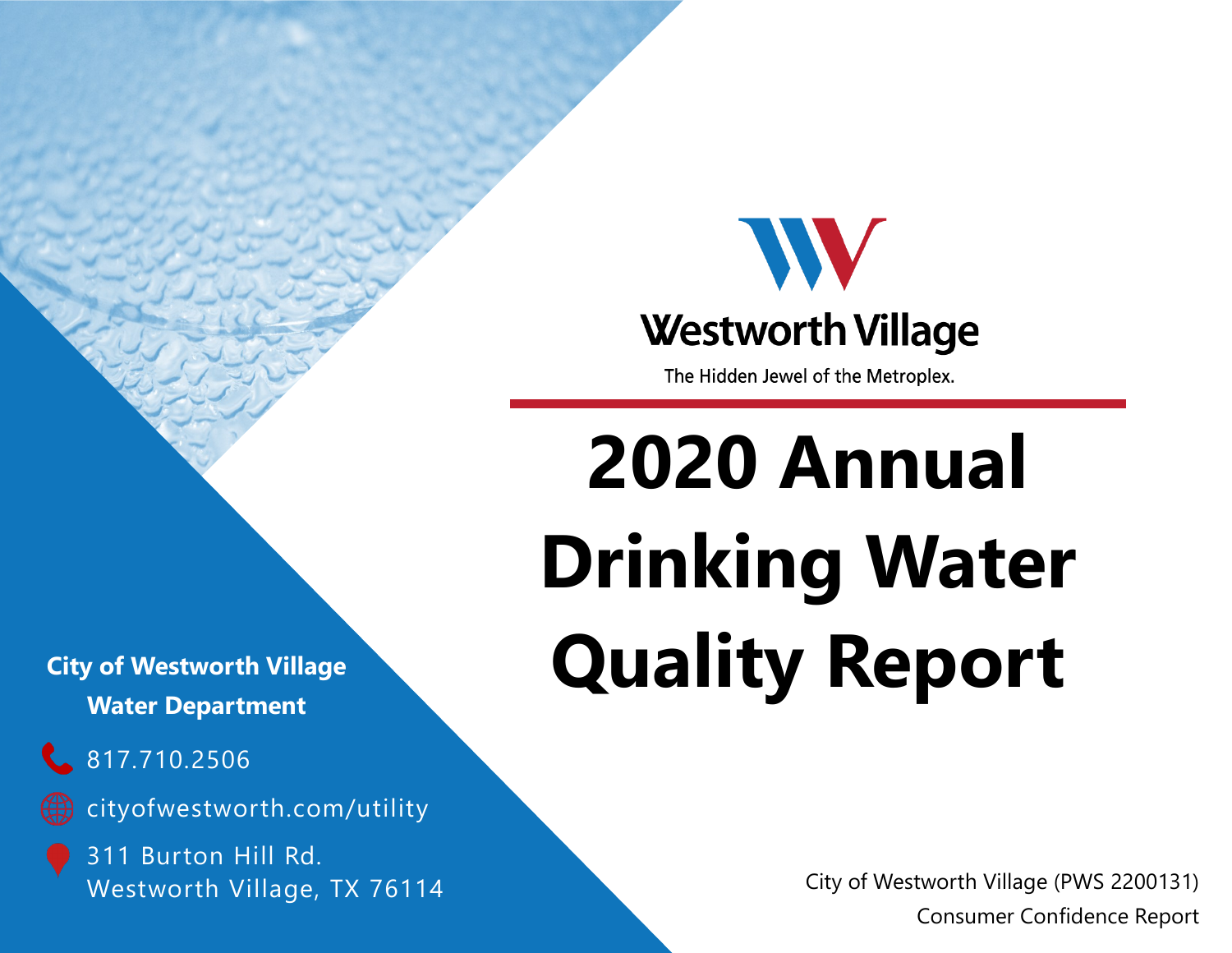

## **2020 Annual Drinking Water Quality Report**

City of Westworth Village (PWS 2200131) Consumer Confidence Report

Phone Number: 817-710-2506

In accordance with TCEQ (Texas Commission on Environmental Quality) regulations we are providing the attached information regarding water quality. This is a routine procedure, not an indication of any problems with our water supply. For your protection TCEQ requires that we monitor numerous substances that may be present in water. The attached charts list these possible contaminants, the maximum allowed levels, test results. In compliance with TCEQ regulations, the Westworth Water Department performs daily water monitoring activities to ensure that we can provide our customers with safe drinking water. From time to time your drinking water may have differences in odor and taste. We work with Fort Worth Water Department, who supplies our water, to minimize these occurrences. Despite these changes the water remains safe for consumption.

You may be more vulnerable than the general population to certain microbial contaminants, such as Cryptosporidium, in drinking water. Infants, some elderly or immunocompromised persons, such as those undergoing chemotherapy for cancer; those who have undergone organ transplants; those who are undergoing treatment with steroids; and people with HIV/AIDS or other immune system disorders, can be particularly at risk from infections. You should seek advice about drinking water from your physician or health care provider. Additional guidelines on appropriate means to lessen the risk of infection by Cryptosporidium are available from the Safe Drinking Water Hotline at (800) 426-4791.

#### **Public Participation Opportunities:**

When: Monday - Friday Time: 8:00 AM - 5:00 PM Location: 311 Burton Hill Rd. (City Hall) Phone: 817·710·2506

To learn about future public meetings (concerning your drinking water), or to request to schedule one, please call us.

#### **En Español**

Este informe incluye información importante sabre el agua potable. Si tiene preguntas o comentarios sobre éste informe en español, favor de lIamar al tel. (817) 710·2506, para hablar con una persona bilingue en español.

#### **Our Drinking Water Meets or Exceeds All Federal (EPA) Drinking Water Requirements**

This report is a summary of the quality of the water we provide our customers. The analysis was made by using the data from the most recent U.S. Environmental Protection Agency (EPA) required tests and is presented in the attached pages. We hope this information helps you become more knowledgeable about what's in your drinking water.

**WATER SOURCES**: The sources of drinking water (both tap water and bottled water) include rivers, lakes, streams, ponds, reservoirs, springs, and wells. As water travels over the surface of the land or through the ground, it dissolves naturally-occurring minerals, and in some cases, radioactive material, and can pick up substances resulting from the presence of animals or from human activity. Contaminants that may be present in source water before treatment include: microbes, inorganic contaminants, pesticides, herbicides, radioactive contaminants, and organic chemical contaminants.

#### **Where do we get our drinking water?**

Our drinking water is obtained from SURFACE water sources. It comes from the following Lake/River/ Reservoir/Aquifer: LAKE WORTH, RICHLAND CHAMBERS RESERVOIR, EAGLE MOUNTAIN LAKE, CLEAR FORK TRINITY RIVER, CEDAR CREEK RESERVOIR. A Source Water Susceptibility Assessment for your drinking water source (s) is currently being updated by the Texas Commission on Environmental Quality. This information describes the susceptibility and types of constituents that may come into contact with your drinking water source based on human activities and natural conditions. The information contained in the assessment allows us to focus our source water protection strategies. Some of this source water assessment information will be available later this year on Texas Drinking Water Watch at www.tceq.texas.gov. For more information on source water assessments and protection efforts at our system, please contact us.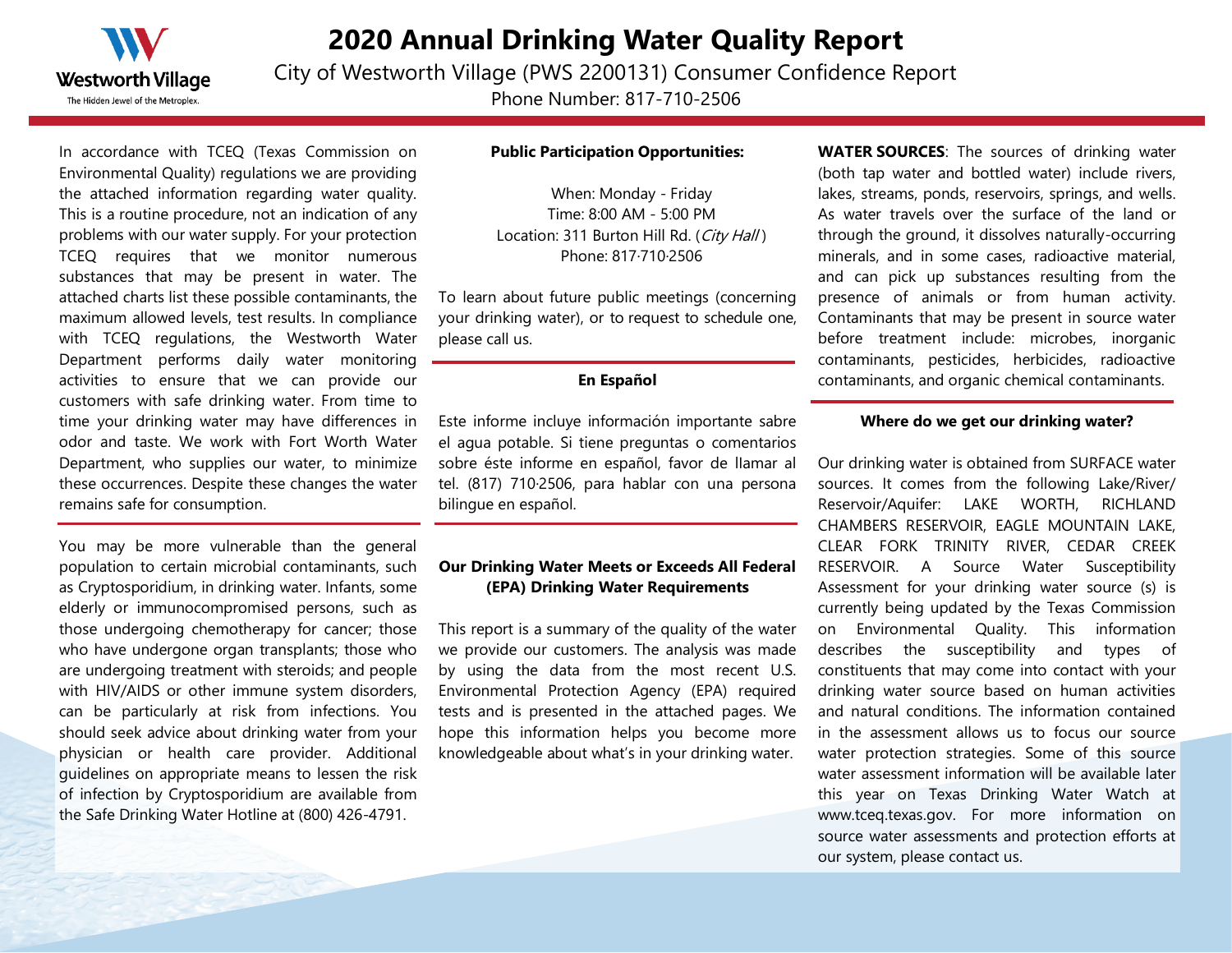# **2020 Consumer Confidence Report for Public Water System CITY OF WESTWORTH VILLAGE (PWS 2200131)**

This is your water quality report for January 1 to December 31, 2020

*City of Westworth Village provides surface water from Fort Worth PWS 2200012, located in Tarrant County.*

| <b>Definitions and Abbreviations</b>                  | The following tables contain scientific terms and measures, some of which may require explanation.                                                                                                                                                                      |
|-------------------------------------------------------|-------------------------------------------------------------------------------------------------------------------------------------------------------------------------------------------------------------------------------------------------------------------------|
| <b>Action Level:</b>                                  | The concentration of a contaminant which, if exceeded, triggers treatment or other requirements which a water system must follow.                                                                                                                                       |
| Action Level Goal (ALG):                              | The level of a contaminant in drinking water below which there is no known or expected risk to health. ALGs allow for a margin of safety.                                                                                                                               |
| Avg:                                                  | Regulatory compliance with some MCLs are based on running annual average of monthly samples.                                                                                                                                                                            |
| Level 1 Assessment:                                   | A Level 1 assessment is a study of the water system to identify potential problems and determine (if possible) why total coliform bacteria<br>have been found in our water system.                                                                                      |
| Level 2 Assessment:                                   | A Level 2 assessment is a very detailed study of the water system to identify potential problems and determine (if possible) why an E. coli<br>MCL violation has occurred and/or why total coliform bacteria have been found in our water system on multiple occasions. |
| Maximum Contaminant Level or MCL:                     | The highest level of a contaminant that is allowed in drinking water. MCLs are set as close to the MCLGs as feasible using the best<br>available treatment technology.                                                                                                  |
| Maximum Contaminant Level Goal or MCLG:               | The level of a contaminant in drinking water below which there is no known or expected risk to health. MCLGs allow for a margin of safety.                                                                                                                              |
| Maximum residual disinfectant level or MRDL:          | The highest level of a disinfectant allowed in drinking water. There is convincing evidence that addition of a disinfectant is necessary for<br>control of microbial contaminants.                                                                                      |
| Maximum residual disinfectant level goal or<br>MRDLG: | The level of a drinking water disinfectant below which there is no known or expected risk to health. MRDLGs do not reflect the benefits of<br>the use of disinfectants to control microbial contaminants.                                                               |
| MFL:                                                  | million fibers per liter (a measure of asbestos)                                                                                                                                                                                                                        |
| mrem:                                                 | millirems per year (a measure of radiation absorbed by the body)                                                                                                                                                                                                        |
| Ina:                                                  | not applicable.                                                                                                                                                                                                                                                         |
| NTU:                                                  | nephelometric turbidity units (a measure of turbidity)                                                                                                                                                                                                                  |
| pCi/L:                                                | picocuries per liter (a measure of radioactivity)                                                                                                                                                                                                                       |
| ppb:                                                  | micrograms per liter or parts per billion - or one ounce in 7,350,000 gallons of water.                                                                                                                                                                                 |
| ppm:                                                  | milligrams per liter or parts per million - or one ounce in 7,350 gallons of water.                                                                                                                                                                                     |
| Ppq:                                                  | parts per quadrillion, or picograms per liter (pg/L)                                                                                                                                                                                                                    |
| Ppt:                                                  | parts per trillion, or nanograms per liter (ng/L)                                                                                                                                                                                                                       |
| Treatment Technique or TT:                            | A required process intended to reduce the level of a contaminant in drinking water.                                                                                                                                                                                     |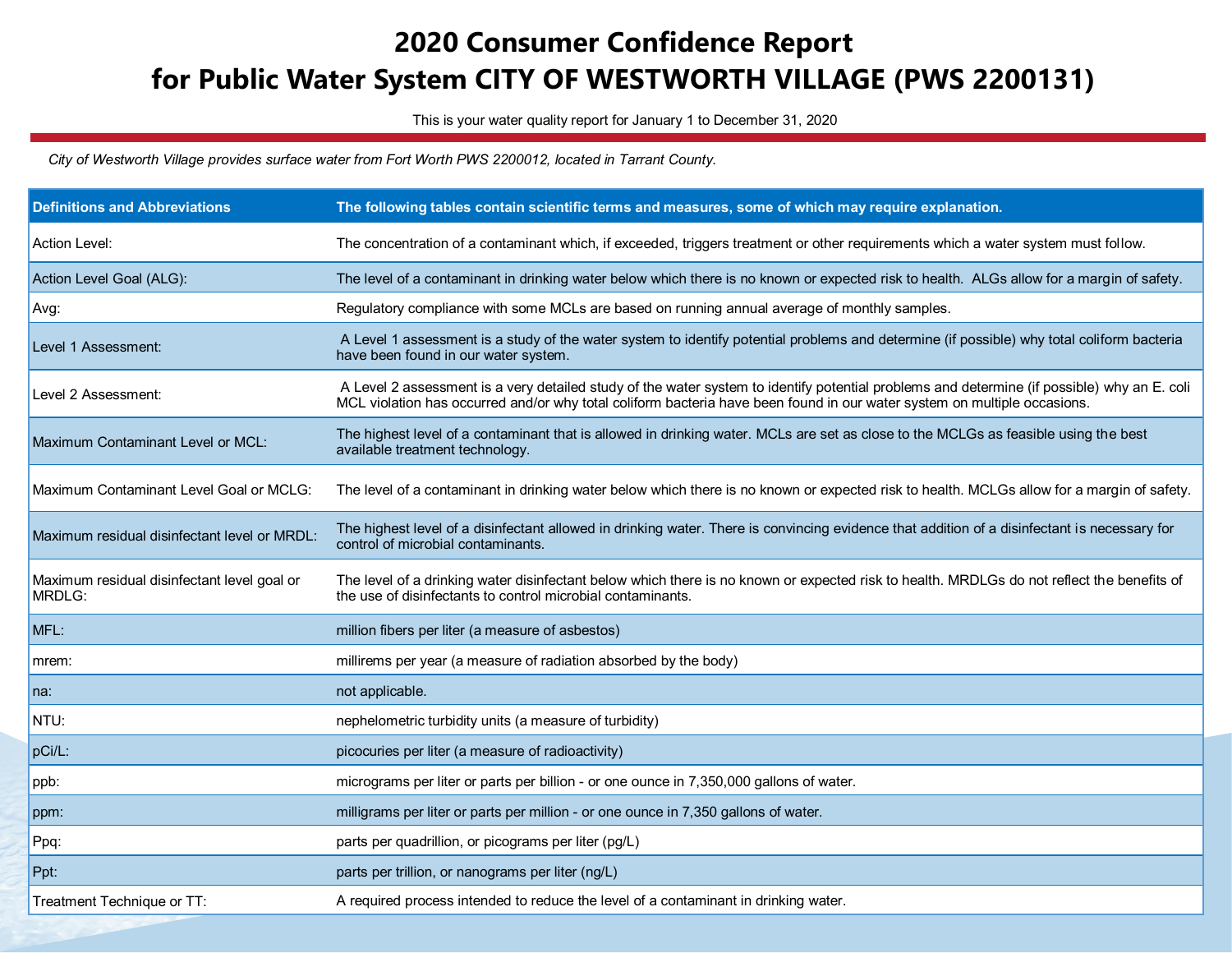The sources of drinking water (both tap water and bottled water) include rivers, lakes, streams, ponds, reservoirs, springs, and wells. As water travels over the surface of the land or through the ground, it dissolves naturally-occurring minerals and, in some cases, radioactive material, and can pick up substances resulting from the presence of animals or from human activity.

Drinking water, including bottled water, may reasonably be expected to contain at least small amounts of some contaminants. The presence of contaminants does not necessarily indicate that water poses a health risk. More information about contaminants and potential health effects can be obtained by calling the EPAs Safe Drinking Water Hotline at (800) 426-4791.

Contaminants that may be present in source water include:

- Microbial contaminants, such as viruses and bacteria, which may come from sewage treatment plants, septic systems, agricultural livestock operations, and wildlife.
- Inorganic contaminants, such as salts and metals, which can be naturally-occurring or result from urban storm water runoff, industrial or domestic wastewater discharges, oil and gas production, mining, or farming.
- Pesticides and herbicides, which may come from a variety of sources such as agriculture, urban storm water runoff, and residential uses.
- Organic chemical contaminants, including synthetic and volatile organic chemicals, which are by-products of industrial processes and petroleum production, and can also come from gas stations, urban storm water runoff, and septic systems.
- Radioactive contaminants, which can be naturally-occurring or be the result of oil and gas production and mining activities.

In order to ensure that tap water is safe to drink, EPA prescribes regulations which limit the amount of certain contaminants in water provided by public water systems. FDA regulations establish limits for contaminants in bottled water which must provide the same protection for public health.

Contaminants may be found in drinking water that may cause taste, color, or odor problems. These types of problems are not necessarily causes for health concerns. For more information on taste, odor, or color of drinking water, please contact the system's business office.

You may be more vulnerable than the general population to certain microbial contaminants, such as Cryptosporidium, in drinking water. Infants, some elderly, or immunocompromised persons such as those undergoing chemotherapy for cancer; persons who have undergone organ transplants; those who are undergoing treatment with steroids; and people with HIV/AIDS or other immune system disorders, can be particularly at risk from infections. You should seek advice about drinking water from your physician or health care providers. Additional guidelines on appropriate means to lessen the risk of infection by Cryptosporidium are available from the Safe Drinking Water Hotline (800-426-4791).

If present, elevated levels of lead can cause serious health problems, especially for pregnant women and young children. Lead in drinking water is primarily from materials and components associated with service lines and home plumbing. We are responsible for providing high quality drinking water, but we cannot control the variety of materials used in plumbing components. When your water has been sitting for several hours, you can minimize the potential for lead exposure by flushing your tap for 30 seconds to 2 minutes before using water for drinking or cooking. If you are concerned about lead in your water, you may wish to have your water tested. Information on lead in drinking water, testing methods, and steps you can take to minimize exposure is available from the Safe Drinking Water Hotline or at http://www.epa.gov/safewater/lead.

The city of Westworth Village report a 6% water loss in our distribution system. This loss reflects water main breaks, theft, infrastructure issues, Fire Department use and some unmetered flushing.

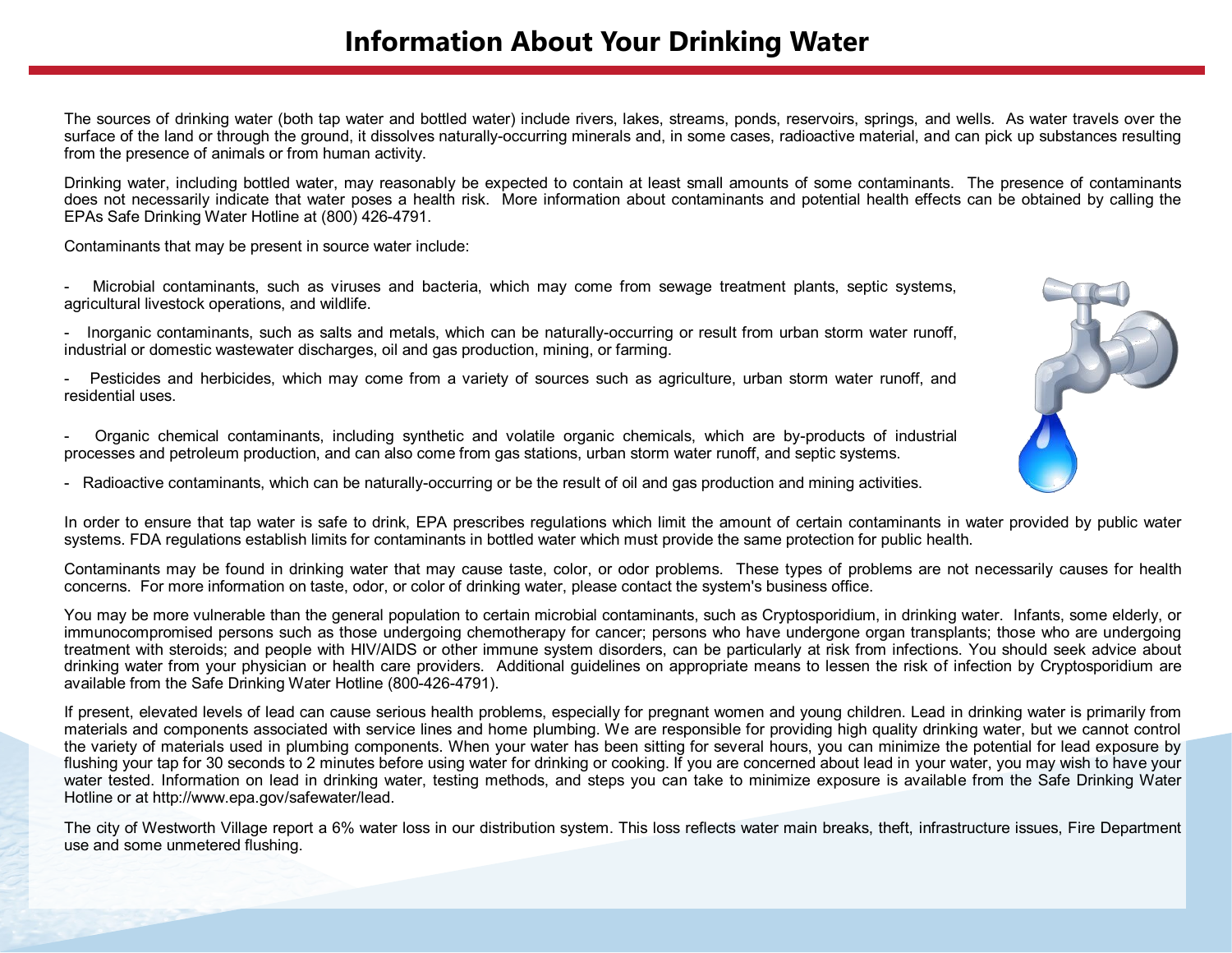City of Westworth Village purchases water from City of Fort Worth located in Tarrant County.

'TCEQ completed a Source Water Susceptibility for all drinking water systems that own their sources. This report describes the susceptibility and types of constituents that may come into contact with the drinking water source based on human activities and natural conditions. The system(s) from which we purchase our water received the assessment report. For more information on source water assessments and protection efforts at our system contact Cody Morse 817-710-2504.

| <b>Lead and Copper</b> | <b>Date Sampled</b> | <b>MCLG</b> | Action Level (AL)   90th Percentile   # Sites Over AL   Units |        |     | <b>Violation</b> | <b>Likely Source of Contamination</b>                                                                         |
|------------------------|---------------------|-------------|---------------------------------------------------------------|--------|-----|------------------|---------------------------------------------------------------------------------------------------------------|
| <b>Copper</b>          | 2020                | 1.3         |                                                               | 0.3724 | ppm | N                | Erosion of natural deposits; Leaching from<br>wood preservatives; Corrosion of household<br>plumbing systems. |
| Lead                   | 2020                |             | 15                                                            | 1.6    | ppb | N                | Corrosion of household plumbing systems;<br>Erosion of natural deposits.                                      |

#### **2020 Water Quality Test Results**

| Disinfection By-Products Collection Date Highest Level or Range of Individu- |      |             | <b>MCLG</b>              | <b>MCL</b> | <b>Units</b> | <b>Violation</b> | <b>Likely Source of Contamination</b>      |
|------------------------------------------------------------------------------|------|-------------|--------------------------|------------|--------------|------------------|--------------------------------------------|
| <b>Haloacetic Acids (HAA5)</b>                                               | 2020 | $3.4 - 6.8$ | No goal for the<br>total | 60         | ppb          |                  | By-product of drinking water disinfection. |

'\* The value in the Highest Level or Average Detected column is the highest average of all HAA5 sample results collected at a location over a year'

| <b>Total Trihalomethanes</b><br>(TTHM) | 2020 |  | 7.62<br>. 44 - 1 | No goal for the<br>total | 80 | ppb |  | By-product of drinking water disinfection. |
|----------------------------------------|------|--|------------------|--------------------------|----|-----|--|--------------------------------------------|
|----------------------------------------|------|--|------------------|--------------------------|----|-----|--|--------------------------------------------|

'\* The value in the Highest Level or Average Detected column is the highest average of all TTHM sample results collected at alocation over a year'

| Inorganic Contaminants              |      | <b>Example 2018</b> Collection Date Average Detected | Highest Level or Range of Individu-<br>al Samples | <b>MCLG</b>     | <b>MCL</b> | <b>Units</b> | <b>Violation</b> | <b>Likely Source of Contamination</b>                                                           |
|-------------------------------------|------|------------------------------------------------------|---------------------------------------------------|-----------------|------------|--------------|------------------|-------------------------------------------------------------------------------------------------|
| Nitrate [measured as Nitro-<br>gen] | 2020 | 0.346                                                | $0.247 - 0.346$                                   | 10 <sup>1</sup> | 10         | ppm          |                  | Runoff from fertilizer use; Leaching from septic<br>tanks, sewage; Erosion of natural deposits. |

#### **Disinfectant Residual**

| Disinfectant Residual I    | Year | <b>Average Level</b> | Range of Levels MRDL<br>Detected | <b>MRDLG</b> | Unit of Measure Violation (Y/N) | <b>Source in Drinking Water</b>          |
|----------------------------|------|----------------------|----------------------------------|--------------|---------------------------------|------------------------------------------|
|                            |      |                      |                                  |              |                                 |                                          |
| <b>Chloramines (Total)</b> | 2020 | 2.86                 | $1.17 - 3.7$                     |              | ppm                             | Water additive used to control microbes. |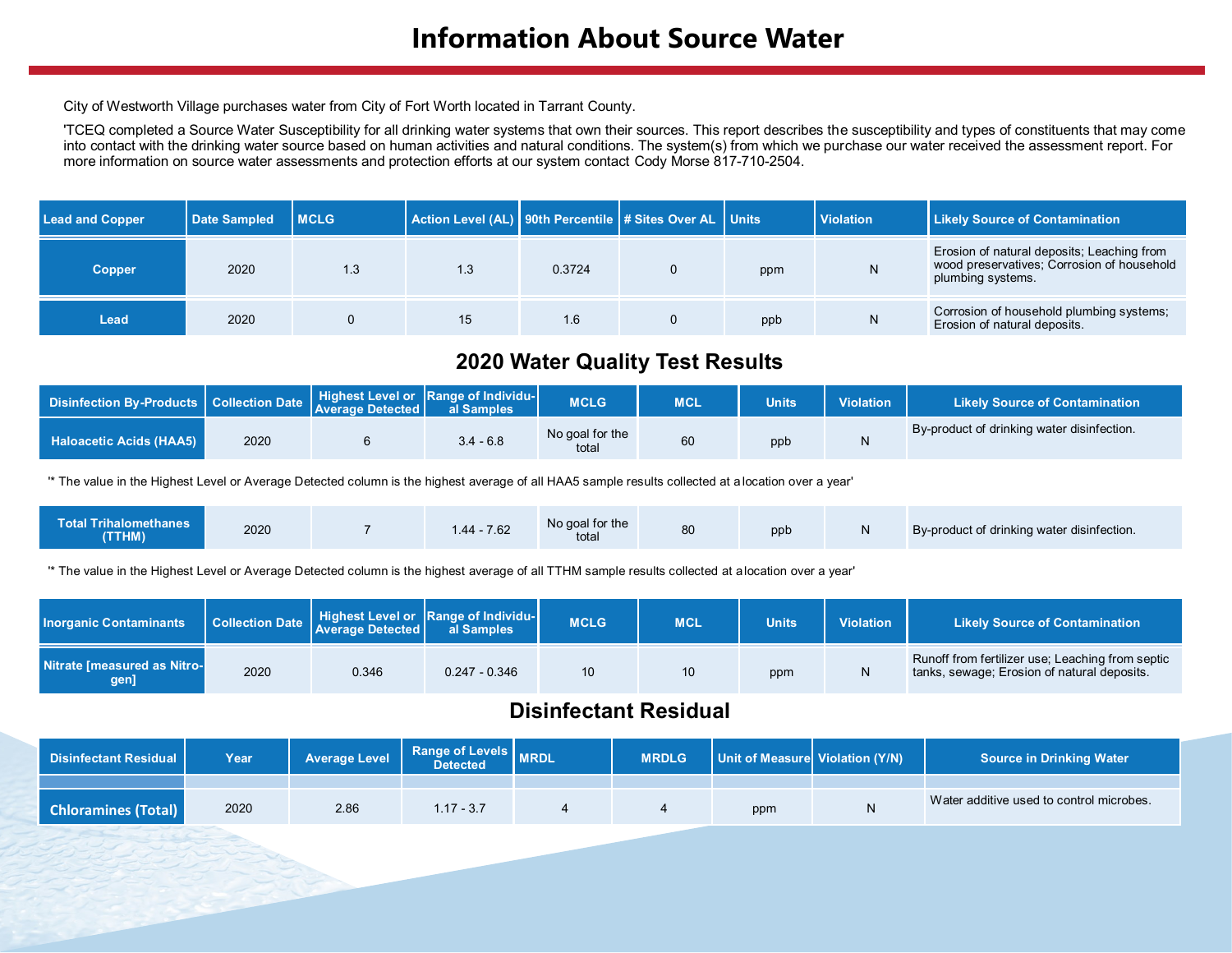## **Drinking Water Quality Test Results**

| <b>Contaminant</b>                                             | <b>Measure</b>        |                | <b>MCL</b>                                                    | <b>MCLG</b>       | <b>Your water</b> |                  | <b>Violation</b> | <b>Common Sources of Substance</b>                                                                                                                                |
|----------------------------------------------------------------|-----------------------|----------------|---------------------------------------------------------------|-------------------|-------------------|------------------|------------------|-------------------------------------------------------------------------------------------------------------------------------------------------------------------|
| Turbidity                                                      | <b>NTU</b>            |                | $TT = 1$<br>TT= Lowest monthly %<br>of samples $\leq 0.3$ NTU | N/A               | 0.3<br>99.9%      |                  | No               | Soil runoff (Turbidity is a measure of the cloudiness of water. It is monitored<br>because it is a good indicator of the effectiveness of the filtration system.) |
| <b>Contaminant</b>                                             | <b>Measure</b>        |                | <b>MCL</b>                                                    | <b>MCLG</b>       | <b>Your water</b> | Range            | <b>Violation</b> | <b>Common Sources of Substance</b>                                                                                                                                |
| <b>Total Coliforms (including</b><br>fecal coliform & E. coli) | % positive<br>samples |                | <b>TT</b>                                                     | $\Omega$          | $\mathbf{0}$      | $\Omega$         | No               | Coliforms are naturally present in the environment as well as feces; fecal coli-<br>forms and E. coli only come from human and animal fecal waste.                |
| <b>Contaminant</b>                                             | <b>Measure</b>        | <b>MCL</b>     | <b>MCLG</b>                                                   | <b>Your water</b> | Range             | <b>Violation</b> |                  | <b>Common Sources of Substance</b>                                                                                                                                |
| Beta particles & photon<br>emitters <sup>1</sup>               | pCi/L                 | 50             | 0                                                             | 6.8               | 0 to 6.8          | No               |                  | Decay of natural and man-made deposits                                                                                                                            |
| Arsenic                                                        | ppb                   | 10             | 0                                                             | 1.5               | 0 to 1.50         | No               | tion waste       | Erosion of natural deposits; runoff from orchards, runoff from glass and electronics produc-                                                                      |
| Atrazine                                                       | ppb                   | 3              | 3                                                             | 0.1               | $0$ to $0.1$      | No               |                  | Runoff from herbicide used on row crops                                                                                                                           |
| Barium                                                         | ppm                   | 2              | $\overline{2}$                                                | 0.06              | 0.05 to 0.06      | No               |                  | Discharge of drilling wastes; discharge from metal refineries; erosion of natural deposits                                                                        |
| Chromium                                                       | ppm                   | 100            | 100                                                           | 3.3               | $0$ to $3.3$      | no               |                  | Erosion of natural deposits; discharge from steel and pulp mills                                                                                                  |
| Cyanide                                                        | ppb                   | 200            | 200                                                           | 159               | 0 to 159          | No               |                  | Discharge from plastic and fertilizer factories; discharge from steel and metal factories                                                                         |
| Fluoride                                                       | ppm                   | $\overline{4}$ | 4                                                             | 0.52              | $0.15$ to $0.52$  | No               |                  | Water additive which promotes strong teeth; erosion of natural deposits; discharge from<br>fertilizer and aluminum factories                                      |
| Nitrate (as Nitrogen)                                          | ppm                   | 10             | 10                                                            | 0.49              | 0.19 to 0.58      | No               |                  | Runoff from fertilizer use; leaching from septic tanks, sewage; erosion of natural deposits                                                                       |
| Nitrite (as Nitrogen)                                          | ppm                   | -1             | $\mathbf 1$                                                   | 0.02              | 0.01 to 0.02      | No               |                  | Runoff from fertilizer use; leaching from septic tanks, sewage; erosion of natural deposits                                                                       |
| <b>Bromate</b>                                                 | ppb                   | 10             | 0                                                             | 4.79              | 0 to 11.4         | No               |                  | By-product of drinking water disinfection.                                                                                                                        |
| <b>Haloacetic Acids</b>                                        | ppb                   | 60             | N/A                                                           | 10.6              | 3 to 23           | No               |                  | By-product of drinking water disinfection                                                                                                                         |
| <b>Total Trihalomethanes</b>                                   | ppb                   | 80             | N/A                                                           | 21.0              | 1.37 to 56        | No               |                  | By-product of drinking water disinfection                                                                                                                         |

| <b>Contaminant</b>                                                                                                                                                                                                                                        | <b>Measure</b>   | <b>MDRL</b> | <b>MCLG</b> | Your water  | Range              | <b>Violation</b> | <b>Common Sources of Substance</b>      |
|-----------------------------------------------------------------------------------------------------------------------------------------------------------------------------------------------------------------------------------------------------------|------------------|-------------|-------------|-------------|--------------------|------------------|-----------------------------------------|
| Chloramines                                                                                                                                                                                                                                               | ppm              |             |             | 2.86        | $1.17 - 3.7$       | No               | Water additive used to control microbes |
| <b>Contaminant</b>                                                                                                                                                                                                                                        | <b>MCL</b>       |             | <b>MCLG</b> | <b>High</b> | <b>Average Low</b> | <b>Violation</b> | <b>Common Sources of Substance</b>      |
| Total Organic Carbon<br>$\mathbf{a}$ . The state of the state of the state of the state of the state of the state of the state of the state of the state of the state of the state of the state of the state of the state of the state of the state of th | $TT = %$ removal |             | N/A         |             |                    | No               | Naturally occurring                     |

It is used to determine disinfection by-product precursors. Fort Worth was in compliance with all monitoring and treatment technique requirements for disinfection by-product precursors.

1 Because Fort Worth Historically has had low levels of radionuclides in its water, TCEQ requires this monitoring occur only once every six years. The Test results shown above are from 2017. The next monitoring will occur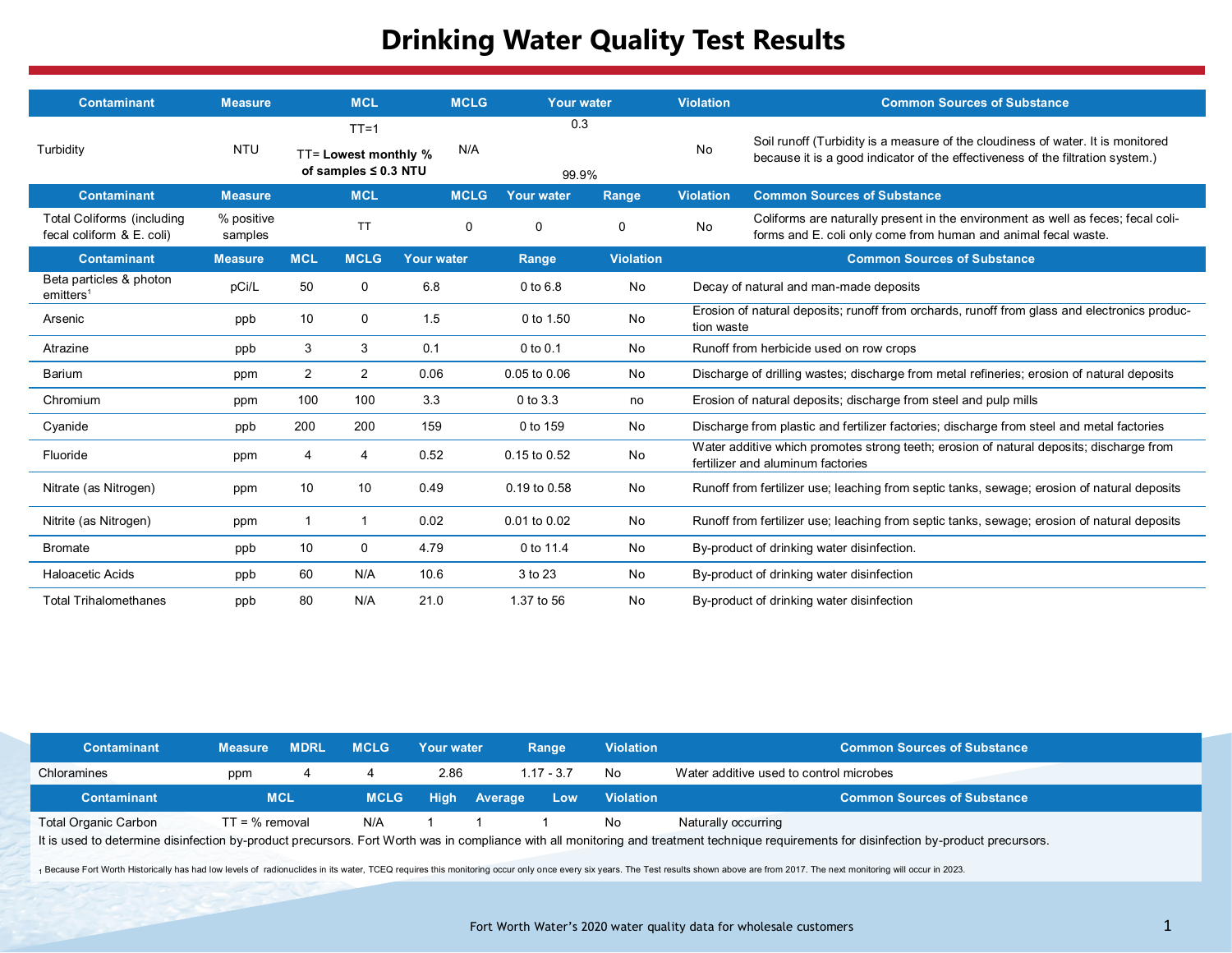# Abbreviations Used in Tables

**MCL:** Maximum Contaminant Level – the highest level of a contaminant that is allowed in drinking water. MCLs are set as close to the MCLGs as feasible using the best available treatment technology.

**MCLG:** Maximum Contaminant Level Goal – the level of a contaminant in drinking water below which there is no known or expected risk to health. MCLGs allow for a margin of safety.

**MRDL:** Maximum Residual Disinfectant Level – the highest level of a disinfectant allowed in drinking water. There is convincing evidence that addition of a disinfectant is necessary for control of microbial contaminants.

**MRDLG:** Maximum Residual Disinfectant Level Goal – the level of a drinking water disinfectant below which there is no known or expected risk to health. MRDLGs do not reflect the benefits of the use of disinfectants to control microbial contaminants.

**N/A:** not applicable/does not apply

**NTU:** Nephelometric Turbidity Unit; a measure of water turbidity or clarity

**pCi/L** – Picocuries per liter; a measure of radioactivity

**ppb** – Parts per billion or micrograms per liter **(µg/L)** 

**ppm** – Parts per million or milligrams per liter (mg/L)

**TT:** Treatment Technique – a required process intended to reduce the level of a contaminant in drinking water

#### **Unregulated Contaminants**

Unregulated contaminants are those for which EPA has not established drinking water standards. The purpose of unregulated contaminant monitoring is to assist EPA in determining the occurrence of unregulated contaminants in drinking water and whether future regulation is warranted.

| <b>Contaminant</b>          | <b>Measure</b> | <b>MRDL</b>   | <b>MRDLG</b> | Your<br><b>Water</b> | <b>Range of</b><br><b>Detects</b> | <b>Common Sources of Substance</b>                                             |
|-----------------------------|----------------|---------------|--------------|----------------------|-----------------------------------|--------------------------------------------------------------------------------|
| <b>Bromoform</b>            | ppb            | Not regulated | $\mathbf{0}$ | 0.85                 | 0 to $3.53$                       | By-products of drinking water                                                  |
| <b>Bromodichloromethane</b> | ppb            | Not regulated | $\mathbf 0$  | 2.93                 | 3.18 to 17.5                      | disinfection; not regulated individually;<br>included in Total Trihalomethanes |
| Chloroform                  | ppb            | Not regulated | 70           | 3.05                 | 3.10 to 24.7                      |                                                                                |
| Dibromochloromethane        | ppb            | Not regulated | 60           | 2.73                 | 1.59 to 11.8                      |                                                                                |
| Dibromoacetic Acid          | ppb            | Not regulated | N/A          | 1.33                 | 1.70 to $3$                       |                                                                                |
| Dichloroacetic Acid         | ppb            | Not regulated | 0            | 4.11                 | 4.20 to 11                        | By-products of drinking water<br>disinfection; not regulated individually;     |
| Monobromoacetic Acid        | ppb            | Not regulated | N/A          | 0.02                 | $0$ to 1                          | included in Haloacetic Acids                                                   |
| Monochloroacetic Acid       | ppb            | Not regulated | 70           | 0.49                 | 1 to 5                            |                                                                                |
| Trichloroacetic Acid        | ppb            | Not regulated | 20           | 0.1                  | $0$ to 5                          |                                                                                |

### **Secondary Constituents**

These items do not relate to public health but rather to the aesthetic effects. These items are often important to industry.

| <b>Item</b>                           | <b>Measure</b> | <b>Your water</b> |
|---------------------------------------|----------------|-------------------|
| Bicarbonate                           | ppm            | 108 to 131        |
| Calcium                               | ppm            | 37.9 to 50.8      |
| Chloride                              | ppm            | 19.3 to 37.6      |
| Conductivity                          | umhos/cm       | 324 to 440        |
| рH                                    | units          | 8.2 to 8.4        |
| Magnesium                             | ppm            | 4.24 to 8.12      |
| Sodium                                | ppm            | 18 to 26.9        |
| Sulfate                               | ppm            | 20.6 to 36.5      |
| Total Alkalinity as CaCO <sub>3</sub> | ppm            | 108 to 131        |
| <b>Total Dissolved Solids</b>         | ppm            | 181 to 277        |
| Total Hardness as $CaCO3$             | ppm            | 112 to 160        |
| Total Hardness in Grains              | grains/gallon  | 7 to 9            |

## **Corrosion Control**

To meet the requirements of the Lead and Copper Rule, Fort Worth achieves corrosion control through pH adjustment.